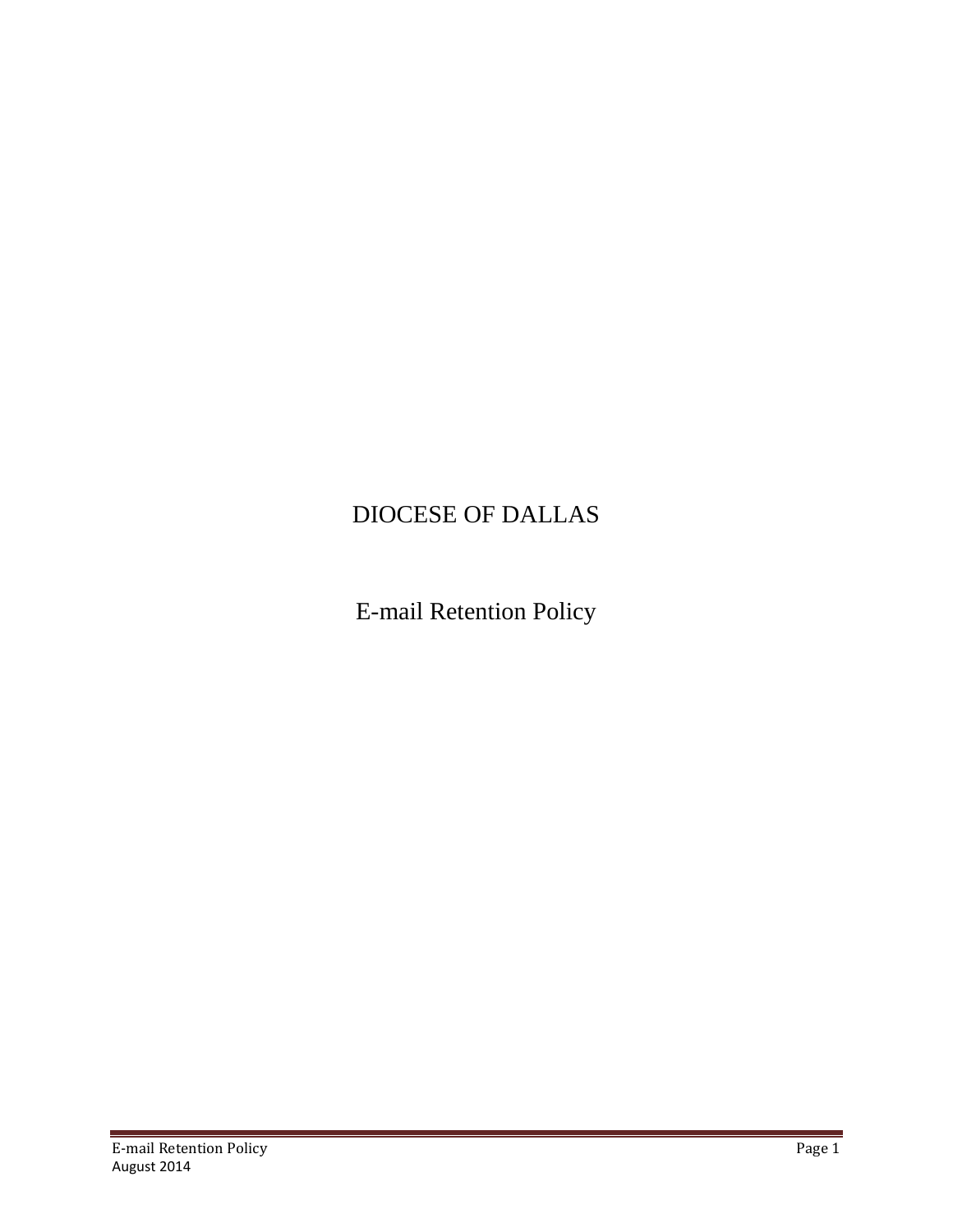According to the Record Management and Retention Policy and Schedule - Pastoral Center – Roman Catholic Diocese of Dallas - Dated November 9, 2009 (see section 5) Electronic Records:

Records generated and/or stored electronically, including emails, are subject to these policies in the same manner as printed documents. Retention decisions will be based on the content of the electronic record in the same manner as a printed document. As in the case with all records, they must be accessible and retrievable for the stated retention period.

## **E-Mail Policy & Procedure Guidelines**

### **General:**

- All information generated using equipment belonging to the Diocese of Dallas is the property of the Diocese and is subject to its control and monitoring. No one should assume that it is personal or private.
- Department heads and Senior Staff have the right to monitor individual pieces of email with cause.
- Any activity that is contrary to the laws, teachings, or morals of the Catholic Church, is against diocesan policy, or is illegal is prohibited.
- Using the e-mail system for any commercial purpose, political cause, or nonjob-related solicitation is prohibited.
- Offensive messages including, but not limited to, messages that contain sexual implications and racial slurs will not be tolerated.
- Department heads and Senior Staff may take disciplinary action over abuse of Diocesan e-mail system up to and including dismissal.
- The Diocesan staff may be permitted to use the e-mail for personal messages at the department head or Senior Staff's discretion, assuming the usage does not interfere with official Diocesan business.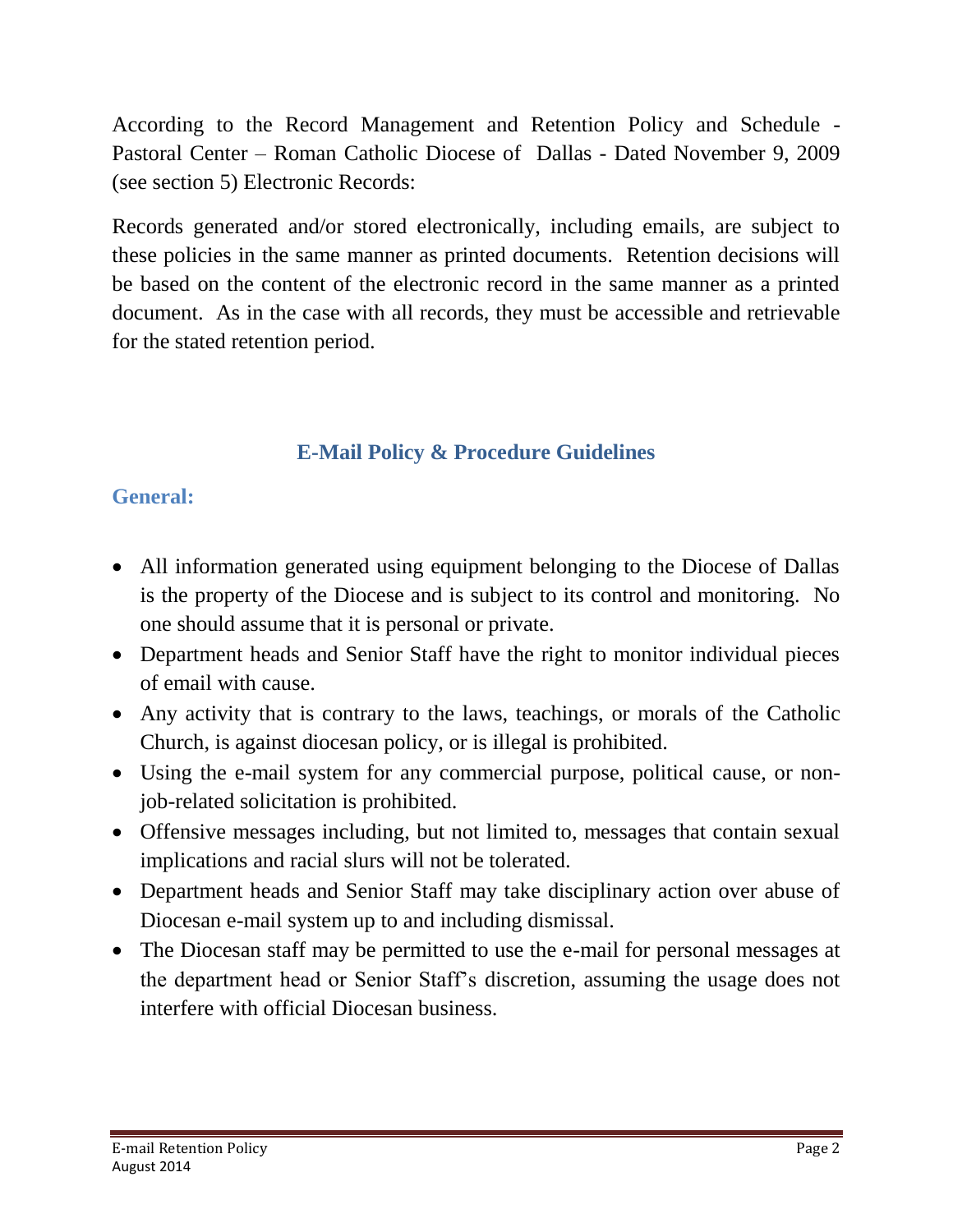### **Protecting the E-mail System**

- Individuals have a duty and responsibility to preserve, protect, and account for the computer hardware, software, and data that they have access to as part of their Pastoral Center position.
- The department head and IT Department should be notified if anyone receives and offensive e-mail. The department head should then monitor the situation in regard to the frequency, content and duration of the e-mail and decide on appropriate action in consultation with IT Office and Legal Office.
- The department head should be notified of any suspicious activity (e.g. equipment or documents that appear to have been tampered with). The department head should then coordinate with the IT Office on an appropriate line of action.
- All Pastoral Center computers are equipped with virus protection programs, and staff is required to update them regularly (daily updates are provided).
- Quotas will be implemented limiting the amount of space available for e-mail storage. Department heads will be given 750MB space and all other staff will have 500 MB space for each user.
- If a user exceeds the quotas for email the emails should be printed and or stored according to the Diocesan File Retention Policies.
- It is the responsibility of each employee to clean out their e-mail folders on a regular basis so as not to exceed the allotted space on the exchange server.

#### **E-Mail usage**

- Check mailboxes at least once a day (more frequently if possible).
- Treat and process electronic mail in the same manner as paper correspondence. Clean out your mailbox periodically by filing the messages elsewhere or deleting them. Do not retain messages in inbox folder or in deleted items folder. Messages to be retained according to the File Retention policy should be placed in the Department or User folder on the server and deleted from email.